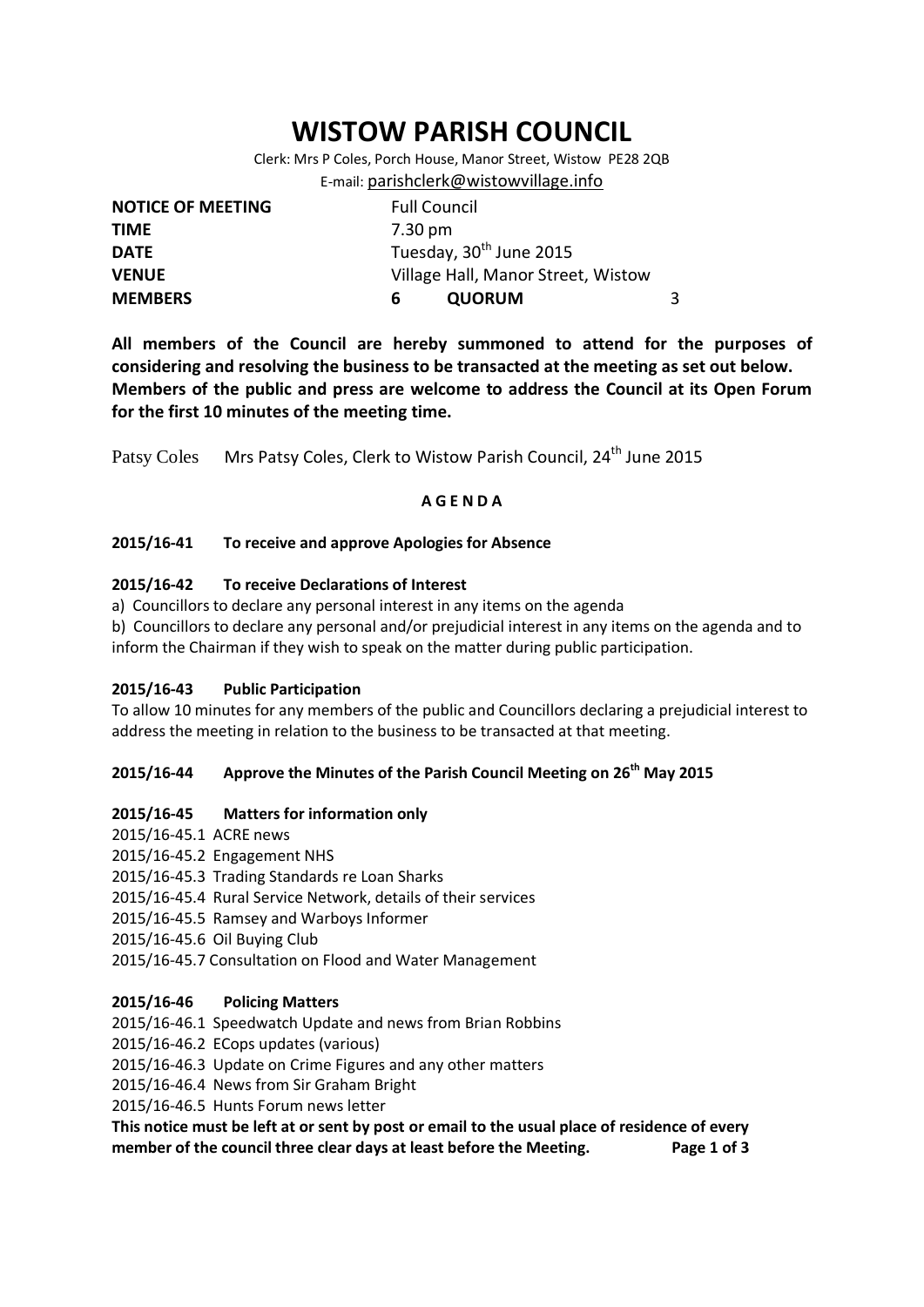Page 2

**2015/16-47 To receive reports from County and District – Mr M Tew, Mr P Bucknell and Mrs A Curtis**

**2015/16-48 Finance** a) to approve the Financial Statement and Cashflow for 2015/16 - April b) to approve payment of outstanding amounts Clerk's salary June 2015 £258.39 (30 hours at £8.613) Clerk's expenses June 2015 £ 25.81 (£2.01 post, £10 comp, ink £13.80) CGM grass cutting April 2015 £675.00 Shane Elmore, see saw painting LGS Payroll service E31.80 Mr MacInnes, refund **E93.00** 

# **2015/16-49 Correspondence**

- 2015/16-49.1 Query from a resident regarding the Toddler Group
- 2015/16-49.2 Luminus right to buy letter

#### **2015/16-50 To consider any Planning Applications received**

- 2015/16-50.1 15/00882/LBC Rookes Grove Farm, Mill Road, Wistow SStrip existing roof, repair and replace relevant timbers and repair and make structurall sound existing outer leaf brickwork
- 2015/16-50.2 15/00608/PMBPA Prior approval for change of use to dwelling house incorporating mezzanine floor, Land North East of Dorringtons Stables, Straight Drove, Wistow
- 2015/16-50.3 Feed back from meeting with Wyton Developers on 22<sup>nd</sup> June 2015
- 2015/16-50.4 1401057FUL Land North of Thatched Cottage, Church Street, appeal to the Secretary of State, no further update

#### **2015/16-51 Highways Report/Traffic Matters**

- 2015/16-51.1 MVAS purchase update on outstanding matters
- 2015/16-51.2 Any other outstanding issues

#### **2015/16-52 Maintenance Issues**

- 2015/16-52.1 Playground any outstanding matters see saw repaint completed
- 2015/16-52.2 Playground rota/risk assessment forms Mr MacInnes June
- 2015/16-52.3 Pollarding on Mill Road instructed
- 2015/16-52.4 Any streetlight issues.
- 2015/16-52.5 CCC contribution to grass cutting to remain the same at £474.33.

#### **2015/16-53 Administration Issues**

- 2015/16-53.1 Clerk's Vacancy, one application
- 2015/16-53.2 Parish Councillor Vacancies, one vacancy exists. Declarations of interest to be completed.
- 2015/16-53.3 Douglas Tonks non payment of Tax, now in the hands of West Yorkshire Police.

# **This notice must be left at or sent by post or email to the usual place of residence of every member of the council three clear days at least before the Meeting. Page 2 of** 3